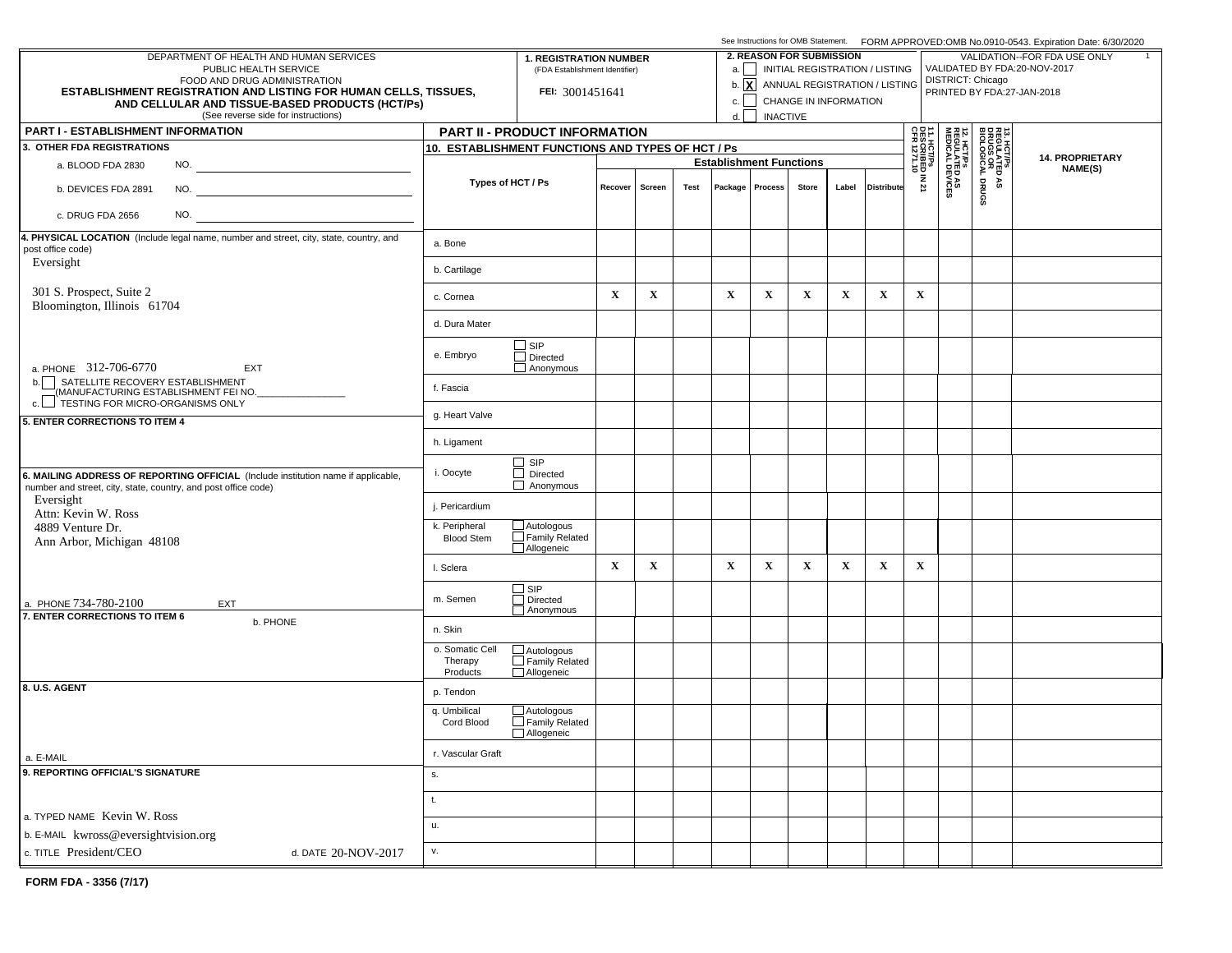|                                                                                                                                                     |                                        |                                                                                                                                             |             |                                               |      |                                |                   | See Instructions for OMB Statement. FORM APPROVED:OMB No.0910-0543. Expiration Date: 6/30/2020 |             |                               |                                                  |                                                              |                                                     |                 |  |  |  |  |
|-----------------------------------------------------------------------------------------------------------------------------------------------------|----------------------------------------|---------------------------------------------------------------------------------------------------------------------------------------------|-------------|-----------------------------------------------|------|--------------------------------|-------------------|------------------------------------------------------------------------------------------------|-------------|-------------------------------|--------------------------------------------------|--------------------------------------------------------------|-----------------------------------------------------|-----------------|--|--|--|--|
| DEPARTMENT OF HEALTH AND HUMAN SERVICES<br>PUBLIC HEALTH SERVICE                                                                                    |                                        | <b>2. REASON FOR SUBMISSION</b><br><b>1. REGISTRATION NUMBER</b><br>a.     INITIAL REGISTRATION / LISTING<br>(FDA Establishment Identifier) |             |                                               |      |                                |                   |                                                                                                |             |                               |                                                  | VALIDATION--FOR FDA USE ONLY<br>VALIDATED BY FDA:01-DEC-2017 |                                                     |                 |  |  |  |  |
| FOOD AND DRUG ADMINISTRATION<br><b>ESTABLISHMENT REGISTRATION AND LISTING FOR HUMAN CELLS, TISSUES,</b>                                             |                                        | FEI: 3001451642                                                                                                                             |             |                                               |      | b.                             |                   |                                                                                                |             | ANNUAL REGISTRATION / LISTING | DISTRICT: Chicago                                |                                                              |                                                     |                 |  |  |  |  |
| AND CELLULAR AND TISSUE-BASED PRODUCTS (HCT/Ps)                                                                                                     |                                        |                                                                                                                                             |             | c. $\boxed{\mathbf{X}}$ CHANGE IN INFORMATION |      |                                |                   | PRINTED BY FDA:27-JAN-2018                                                                     |             |                               |                                                  |                                                              |                                                     |                 |  |  |  |  |
| (See reverse side for instructions)                                                                                                                 |                                        |                                                                                                                                             |             |                                               |      | d.                             | <b>INACTIVE</b>   |                                                                                                |             |                               |                                                  |                                                              |                                                     |                 |  |  |  |  |
| <b>PART I - ESTABLISHMENT INFORMATION</b><br>3. OTHER FDA REGISTRATIONS                                                                             |                                        | PART II - PRODUCT INFORMATION                                                                                                               |             |                                               |      |                                |                   |                                                                                                |             |                               |                                                  |                                                              |                                                     |                 |  |  |  |  |
|                                                                                                                                                     |                                        | 10. ESTABLISHMENT FUNCTIONS AND TYPES OF HCT / Ps                                                                                           |             |                                               |      | <b>Establishment Functions</b> |                   |                                                                                                |             |                               | 11. HCT/Ps<br>  DESCRIBED IN 21<br>  CFR 1271.10 |                                                              | 13. HCT/PS<br>REGULATED<br>DRUGS OR<br>BIOLOGICAL I | 14. PROPRIETARY |  |  |  |  |
| a. BLOOD FDA 2830<br>NO.                                                                                                                            |                                        | Types of HCT / Ps                                                                                                                           |             |                                               |      |                                |                   |                                                                                                |             |                               |                                                  |                                                              |                                                     | NAME(S)         |  |  |  |  |
| NO.<br>b. DEVICES FDA 2891                                                                                                                          |                                        |                                                                                                                                             | Recover     | Screen                                        | Test |                                | Package   Process | Store                                                                                          | Label       | <b>Distribute</b>             |                                                  | <b>12. HCT/Ps<br/>REGULATED AS<br/>MEDICAL DEVICES</b>       | DRUGS<br>۵À                                         |                 |  |  |  |  |
| NO.<br>c. DRUG FDA 2656                                                                                                                             |                                        |                                                                                                                                             |             |                                               |      |                                |                   |                                                                                                |             |                               |                                                  |                                                              |                                                     |                 |  |  |  |  |
| 4. PHYSICAL LOCATION (Include legal name, number and street, city, state, country, and<br>post office code)                                         | a. Bone                                |                                                                                                                                             |             |                                               |      |                                |                   |                                                                                                |             |                               |                                                  |                                                              |                                                     |                 |  |  |  |  |
| Eversight                                                                                                                                           | b. Cartilage                           |                                                                                                                                             |             |                                               |      |                                |                   |                                                                                                |             |                               |                                                  |                                                              |                                                     |                 |  |  |  |  |
| 547 West Jackson Blvd., Suite 600                                                                                                                   | c. Cornea                              |                                                                                                                                             | $\mathbf X$ | $\mathbf X$                                   |      | $\mathbf X$                    | $\mathbf{X}$      | $\mathbf x$                                                                                    | $\mathbf X$ | $\mathbf x$                   | $\mathbf X$                                      |                                                              |                                                     |                 |  |  |  |  |
| Chicago, Illinois 60661                                                                                                                             | d. Dura Mater                          |                                                                                                                                             |             |                                               |      |                                |                   |                                                                                                |             |                               |                                                  |                                                              |                                                     |                 |  |  |  |  |
|                                                                                                                                                     | e. Embryo                              | $\square$ SIP<br>$\Box$ Directed                                                                                                            |             |                                               |      |                                |                   |                                                                                                |             |                               |                                                  |                                                              |                                                     |                 |  |  |  |  |
| a. PHONE 312-706-6750<br>EXT<br>b. SATELLITE RECOVERY ESTABLISHMENT<br>MANUFACTURING ESTABLISHMENT FEI NO.                                          | f. Fascia                              | $\Box$ Anonymous                                                                                                                            |             |                                               |      |                                |                   |                                                                                                |             |                               |                                                  |                                                              |                                                     |                 |  |  |  |  |
|                                                                                                                                                     | g. Heart Valve                         |                                                                                                                                             |             |                                               |      |                                |                   |                                                                                                |             |                               |                                                  |                                                              |                                                     |                 |  |  |  |  |
| 5. ENTER CORRECTIONS TO ITEM 4                                                                                                                      | h. Ligament                            |                                                                                                                                             |             |                                               |      |                                |                   |                                                                                                |             |                               |                                                  |                                                              |                                                     |                 |  |  |  |  |
|                                                                                                                                                     |                                        | $\Box$ SIP                                                                                                                                  |             |                                               |      |                                |                   |                                                                                                |             |                               |                                                  |                                                              |                                                     |                 |  |  |  |  |
| 6. MAILING ADDRESS OF REPORTING OFFICIAL (Include institution name if applicable,<br>number and street, city, state, country, and post office code) | i. Oocyte                              | $\Box$ Directed<br>$\Box$ Anonymous                                                                                                         |             |                                               |      |                                |                   |                                                                                                |             |                               |                                                  |                                                              |                                                     |                 |  |  |  |  |
| Eversight<br>Attn: Kevin W. Ross                                                                                                                    | j. Pericardium                         |                                                                                                                                             |             |                                               |      |                                |                   |                                                                                                |             | $\mathbf X$                   | $\mathbf X$                                      |                                                              |                                                     |                 |  |  |  |  |
| 4889 Venture Dr.<br>Ann Arbor, Michigan 48108                                                                                                       | k. Peripheral<br><b>Blood Stem</b>     | $\Box$ Autologous<br>$\Box$ Family Related<br>Allogeneic                                                                                    |             |                                               |      |                                |                   |                                                                                                |             |                               |                                                  |                                                              |                                                     |                 |  |  |  |  |
|                                                                                                                                                     | I. Sclera                              |                                                                                                                                             | $\mathbf X$ | $\mathbf X$                                   |      | $\mathbf X$                    | $\mathbf X$       | $\mathbf x$                                                                                    | $\mathbf X$ | $\mathbf X$                   | $\mathbf X$                                      |                                                              |                                                     |                 |  |  |  |  |
| a. PHONE 734-780-2100<br>EXT                                                                                                                        | m. Semen                               | $\Box$ SIP<br>Directed<br>Anonymous                                                                                                         |             |                                               |      |                                |                   |                                                                                                |             |                               |                                                  |                                                              |                                                     |                 |  |  |  |  |
| 7. ENTER CORRECTIONS TO ITEM 6<br>b. PHONE                                                                                                          | n. Skin                                |                                                                                                                                             |             |                                               |      |                                |                   |                                                                                                |             |                               |                                                  |                                                              |                                                     |                 |  |  |  |  |
|                                                                                                                                                     | o. Somatic Cell<br>Therapy<br>Products | $\overline{\square}$ Autologous<br>Family Related<br>Allogeneic                                                                             |             |                                               |      |                                |                   |                                                                                                |             |                               |                                                  |                                                              |                                                     |                 |  |  |  |  |
| 8. U.S. AGENT                                                                                                                                       | p. Tendon                              |                                                                                                                                             |             |                                               |      |                                |                   |                                                                                                |             |                               |                                                  |                                                              |                                                     |                 |  |  |  |  |
|                                                                                                                                                     | q. Umbilical<br>Cord Blood             | $\Box$ Autologous<br>Family Related                                                                                                         |             |                                               |      |                                |                   |                                                                                                |             |                               |                                                  |                                                              |                                                     |                 |  |  |  |  |
| a. E-MAIL                                                                                                                                           | r. Vascular Graft                      | Allogeneic                                                                                                                                  |             |                                               |      |                                |                   |                                                                                                |             |                               |                                                  |                                                              |                                                     |                 |  |  |  |  |
| 9. REPORTING OFFICIAL'S SIGNATURE                                                                                                                   | s.                                     |                                                                                                                                             |             |                                               |      |                                |                   |                                                                                                |             |                               |                                                  |                                                              |                                                     |                 |  |  |  |  |
|                                                                                                                                                     | t.                                     |                                                                                                                                             |             |                                               |      |                                |                   |                                                                                                |             |                               |                                                  |                                                              |                                                     |                 |  |  |  |  |
| a. TYPED NAME Kevin W. Ross                                                                                                                         | u.                                     |                                                                                                                                             |             |                                               |      |                                |                   |                                                                                                |             |                               |                                                  |                                                              |                                                     |                 |  |  |  |  |
| b. E-MAIL kwross@eversightvision.org                                                                                                                |                                        |                                                                                                                                             |             |                                               |      |                                |                   |                                                                                                |             |                               |                                                  |                                                              |                                                     |                 |  |  |  |  |
| c. TITLE President / CEO<br>d. DATE 30-NOV-2017                                                                                                     | v.                                     |                                                                                                                                             |             |                                               |      |                                |                   |                                                                                                |             |                               |                                                  |                                                              |                                                     |                 |  |  |  |  |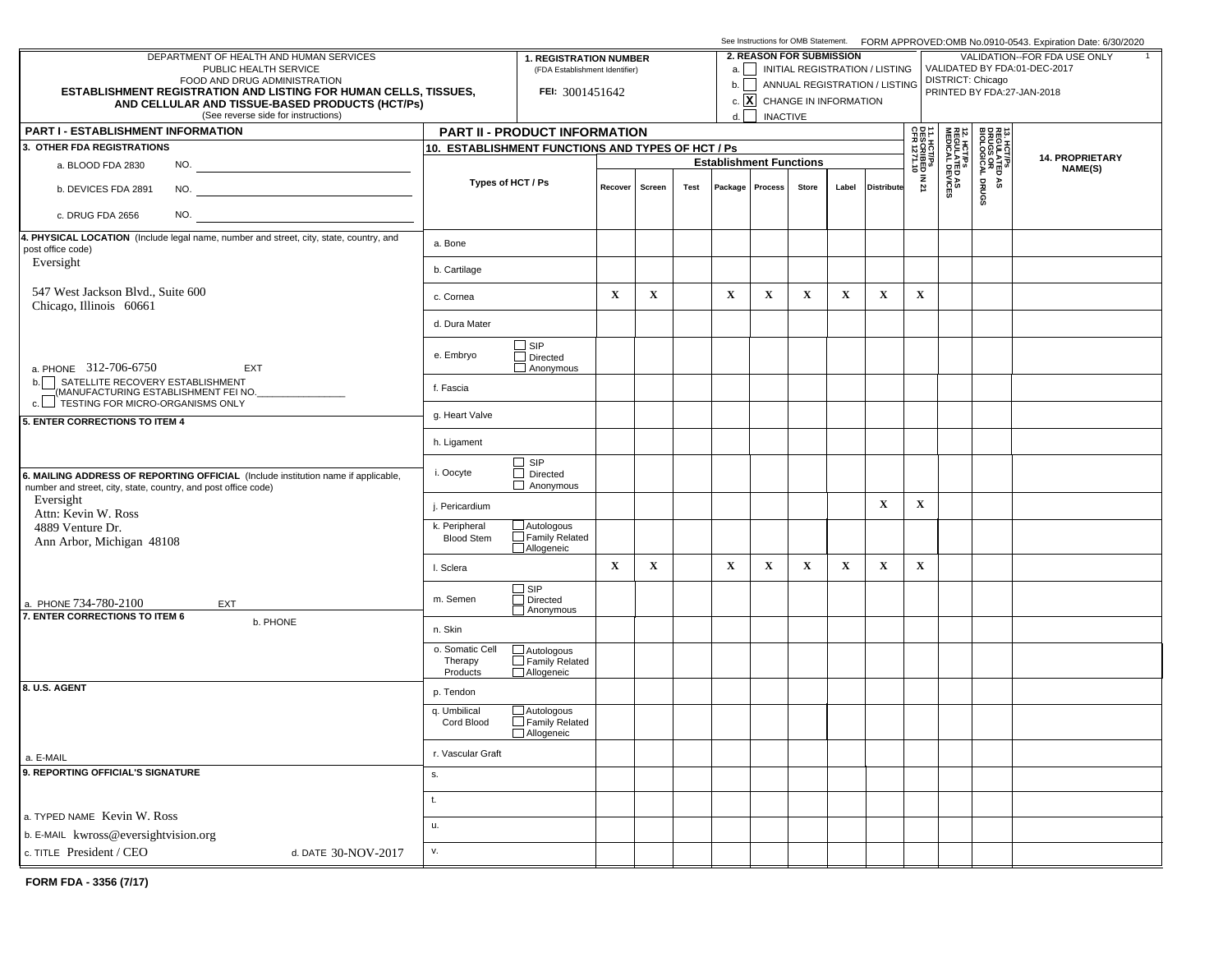|                                                                                                                                                     |                                        |                                                                 |                                |             |      |              | See Instructions for OMB Statement. FORM APPROVED:OMB No.0910-0543. Expiration Date: 6/30/2020 |              |             |                                       |                                                              |                                                        |                                                     |  |  |  |  |
|-----------------------------------------------------------------------------------------------------------------------------------------------------|----------------------------------------|-----------------------------------------------------------------|--------------------------------|-------------|------|--------------|------------------------------------------------------------------------------------------------|--------------|-------------|---------------------------------------|--------------------------------------------------------------|--------------------------------------------------------|-----------------------------------------------------|--|--|--|--|
| DEPARTMENT OF HEALTH AND HUMAN SERVICES<br>PUBLIC HEALTH SERVICE                                                                                    |                                        | <b>1. REGISTRATION NUMBER</b>                                   |                                |             |      |              | <b>2. REASON FOR SUBMISSION</b>                                                                |              |             | a.     INITIAL REGISTRATION / LISTING | VALIDATION--FOR FDA USE ONLY<br>VALIDATED BY FDA:01-DEC-2017 |                                                        |                                                     |  |  |  |  |
| FOOD AND DRUG ADMINISTRATION                                                                                                                        |                                        | (FDA Establishment Identifier)                                  |                                |             |      | b.           |                                                                                                |              |             | ANNUAL REGISTRATION / LISTING         | <b>DISTRICT: New England</b>                                 |                                                        |                                                     |  |  |  |  |
| <b>ESTABLISHMENT REGISTRATION AND LISTING FOR HUMAN CELLS, TISSUES,</b><br>AND CELLULAR AND TISSUE-BASED PRODUCTS (HCT/Ps)                          |                                        | FEI: 3002291793                                                 |                                |             |      |              | c. $\boxed{\mathbf{X}}$ CHANGE IN INFORMATION                                                  |              |             |                                       | PRINTED BY FDA:27-JAN-2018                                   |                                                        |                                                     |  |  |  |  |
| (See reverse side for instructions)                                                                                                                 |                                        |                                                                 |                                |             |      | d.           | <b>INACTIVE</b>                                                                                |              |             |                                       |                                                              |                                                        |                                                     |  |  |  |  |
| <b>PART I - ESTABLISHMENT INFORMATION</b>                                                                                                           |                                        | PART II - PRODUCT INFORMATION                                   |                                |             |      |              |                                                                                                |              |             |                                       |                                                              |                                                        |                                                     |  |  |  |  |
| 3. OTHER FDA REGISTRATIONS                                                                                                                          |                                        | 10. ESTABLISHMENT FUNCTIONS AND TYPES OF HCT / Ps               |                                |             |      |              |                                                                                                |              |             |                                       |                                                              |                                                        | 13. HCT/PS<br>REGULATED<br>DRUGS OR<br>BIOLOGICAL I |  |  |  |  |
| a. BLOOD FDA 2830                                                                                                                                   |                                        |                                                                 | <b>Establishment Functions</b> |             |      |              |                                                                                                |              |             |                                       | <b>14. PROPRIETARY</b><br>NAME(S)                            |                                                        |                                                     |  |  |  |  |
| b. DEVICES FDA 2891                                                                                                                                 |                                        | Types of HCT / Ps                                               | Recover                        | Screen      | Test |              | Package   Process                                                                              | <b>Store</b> | Label       | <b>Distribute</b>                     | 11. HCT/Ps<br>DESCRIBED IN 21<br>CFR 1271.10                 | <b>12. HCT/Ps<br/>REGULATED AS<br/>MEDICAL DEVICES</b> | DRUGS<br>٩S                                         |  |  |  |  |
| NO.<br>c. DRUG FDA 2656                                                                                                                             |                                        |                                                                 |                                |             |      |              |                                                                                                |              |             |                                       |                                                              |                                                        |                                                     |  |  |  |  |
| 4. PHYSICAL LOCATION (Include legal name, number and street, city, state, country, and<br>post office code)                                         | a. Bone                                |                                                                 |                                |             |      |              |                                                                                                |              |             |                                       |                                                              |                                                        |                                                     |  |  |  |  |
| Eversight                                                                                                                                           | b. Cartilage                           |                                                                 |                                |             |      |              |                                                                                                |              |             |                                       |                                                              |                                                        |                                                     |  |  |  |  |
| 340 West Newberry Rd., Suite A<br>Bloomfield, Connecticut 06002                                                                                     | c. Cornea                              |                                                                 | $\mathbf X$                    | $\mathbf X$ |      | $\mathbf{X}$ | $\mathbf X$                                                                                    | $\mathbf X$  | $\mathbf X$ | $\mathbf x$                           | $\mathbf X$                                                  |                                                        |                                                     |  |  |  |  |
|                                                                                                                                                     | d. Dura Mater                          |                                                                 |                                |             |      |              |                                                                                                |              |             |                                       |                                                              |                                                        |                                                     |  |  |  |  |
| a. PHONE 860-223-2020<br><b>EXT</b>                                                                                                                 | e. Embryo                              | $\Box$ SIP<br>$\Box$ Directed<br>$\Box$ Anonymous               |                                |             |      |              |                                                                                                |              |             |                                       |                                                              |                                                        |                                                     |  |  |  |  |
| SATELLITE RECOVERY ESTABLISHMENT<br>b.<br>(MANUFACTURING ESTABLISHMENT FEI NO.<br>c. FESTING FOR MICRO-ORGANISMS ONLY                               | f. Fascia                              |                                                                 |                                |             |      |              |                                                                                                |              |             |                                       |                                                              |                                                        |                                                     |  |  |  |  |
| 5. ENTER CORRECTIONS TO ITEM 4                                                                                                                      | g. Heart Valve                         |                                                                 |                                |             |      |              |                                                                                                |              |             |                                       |                                                              |                                                        |                                                     |  |  |  |  |
|                                                                                                                                                     | h. Ligament                            |                                                                 |                                |             |      |              |                                                                                                |              |             |                                       |                                                              |                                                        |                                                     |  |  |  |  |
| 6. MAILING ADDRESS OF REPORTING OFFICIAL (Include institution name if applicable,<br>number and street, city, state, country, and post office code) | i. Oocyte                              | $\Box$ SIP<br>$\Box$ Directed<br>$\Box$ Anonymous               |                                |             |      |              |                                                                                                |              |             |                                       |                                                              |                                                        |                                                     |  |  |  |  |
| Eversight<br>Attn: Kevin W. Ross                                                                                                                    | j. Pericardium                         |                                                                 |                                |             |      |              |                                                                                                |              |             |                                       |                                                              |                                                        |                                                     |  |  |  |  |
| 4889 Venture Dr.<br>Ann Arbor, Michigan 48108                                                                                                       | k. Peripheral<br><b>Blood Stem</b>     | $\Box$ Autologous<br>$\Box$ Family Related<br>Allogeneic        |                                |             |      |              |                                                                                                |              |             |                                       |                                                              |                                                        |                                                     |  |  |  |  |
|                                                                                                                                                     | I. Sclera                              |                                                                 | $\mathbf X$                    | $\mathbf X$ |      | $\mathbf X$  | $\mathbf X$                                                                                    | $\mathbf X$  | $\mathbf x$ | $\mathbf X$                           | $\mathbf X$                                                  |                                                        |                                                     |  |  |  |  |
| a. PHONE 734-780-2100<br>EXT                                                                                                                        | m. Semen                               | □ SIP<br>□ Directed<br>Anonymous                                |                                |             |      |              |                                                                                                |              |             |                                       |                                                              |                                                        |                                                     |  |  |  |  |
| 7. ENTER CORRECTIONS TO ITEM 6<br>b. PHONE                                                                                                          | n. Skin                                |                                                                 |                                |             |      |              |                                                                                                |              |             |                                       |                                                              |                                                        |                                                     |  |  |  |  |
|                                                                                                                                                     | o. Somatic Cell<br>Therapy<br>Products | $\overline{\square}$ Autologous<br>Family Related<br>Allogeneic |                                |             |      |              |                                                                                                |              |             |                                       |                                                              |                                                        |                                                     |  |  |  |  |
| 8. U.S. AGENT                                                                                                                                       | p. Tendon                              |                                                                 |                                |             |      |              |                                                                                                |              |             |                                       |                                                              |                                                        |                                                     |  |  |  |  |
|                                                                                                                                                     | q. Umbilical<br>Cord Blood             | $\Box$ Autologous<br>$\Box$ Family Related<br>Allogeneic        |                                |             |      |              |                                                                                                |              |             |                                       |                                                              |                                                        |                                                     |  |  |  |  |
| a. E-MAIL                                                                                                                                           | r. Vascular Graft                      |                                                                 |                                |             |      |              |                                                                                                |              |             |                                       |                                                              |                                                        |                                                     |  |  |  |  |
| 9. REPORTING OFFICIAL'S SIGNATURE                                                                                                                   | S.                                     |                                                                 |                                |             |      |              |                                                                                                |              |             |                                       |                                                              |                                                        |                                                     |  |  |  |  |
| a. TYPED NAME Kevin W. Ross                                                                                                                         | t.                                     |                                                                 |                                |             |      |              |                                                                                                |              |             |                                       |                                                              |                                                        |                                                     |  |  |  |  |
| b. E-MAIL kwross@eversightvision.org                                                                                                                | u.                                     |                                                                 |                                |             |      |              |                                                                                                |              |             |                                       |                                                              |                                                        |                                                     |  |  |  |  |
| c. TITLE President/CEO<br>d. DATE 30-NOV-2017                                                                                                       | v.                                     |                                                                 |                                |             |      |              |                                                                                                |              |             |                                       |                                                              |                                                        |                                                     |  |  |  |  |
|                                                                                                                                                     |                                        |                                                                 |                                |             |      |              |                                                                                                |              |             |                                       |                                                              |                                                        |                                                     |  |  |  |  |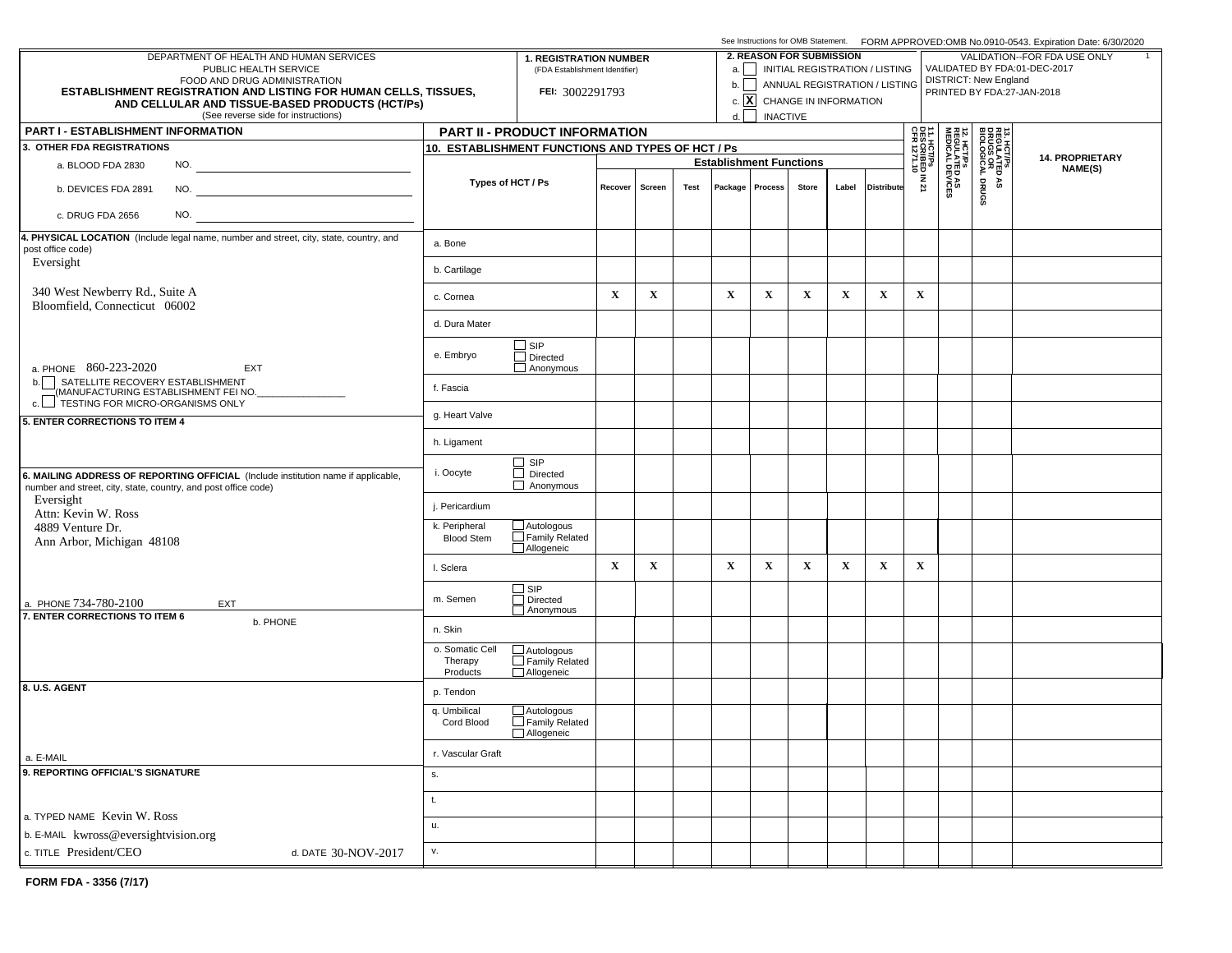## DEPARTMENT OF HEALTH AND HUMAN SERVICES PUBLIC HEALTH SERVICE FOOD AND DRUG ADMINISTRATION **ESTABLISHMENT REGISTRATION AND LISTING FOR HUMAN CELLS, TISSUES, AND CELLULAR AND TISSUE-BASED PRODUCTS (HCT/Ps)** (See reverse side for instructions) **FEI:** 3002291793 **1. REGISTRATION NUMBER** (FDA Establishment Identifier)

## **ADDITIONAL INFORMATION:**

Eversight relocation took place on 11.29.2017.

**Proprietary Name(s):**

2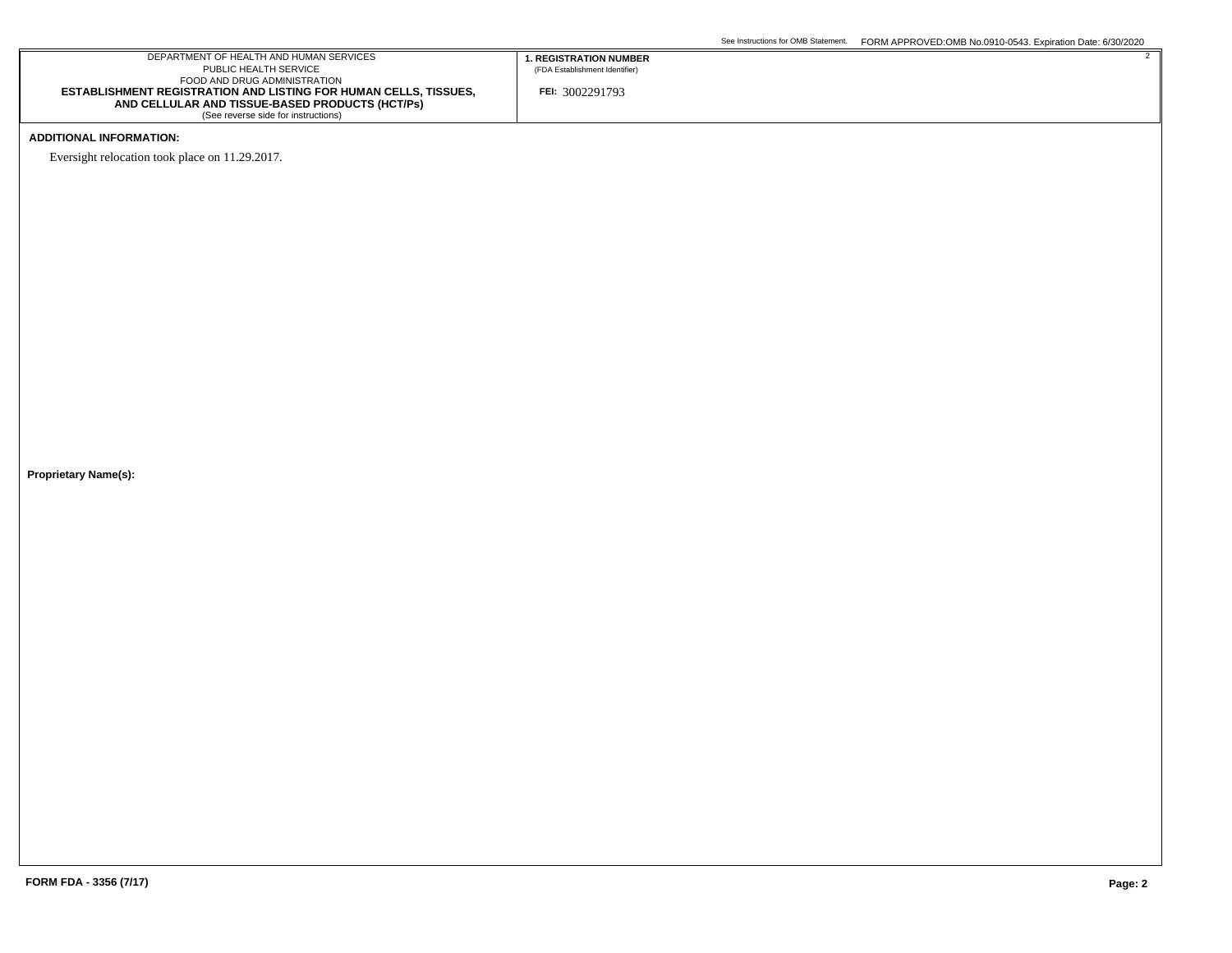|                                                                                                                                                     |                                                   |                                     |                   |      |                                |                                 |             | See Instructions for OMB Statement. FORM APPROVED:OMB No.0910-0543. Expiration Date: 6/30/2020 |                                                                                                |                                           |                                                              |                                                     |                                   |  |  |  |  |  |
|-----------------------------------------------------------------------------------------------------------------------------------------------------|---------------------------------------------------|-------------------------------------|-------------------|------|--------------------------------|---------------------------------|-------------|------------------------------------------------------------------------------------------------|------------------------------------------------------------------------------------------------|-------------------------------------------|--------------------------------------------------------------|-----------------------------------------------------|-----------------------------------|--|--|--|--|--|
| DEPARTMENT OF HEALTH AND HUMAN SERVICES                                                                                                             |                                                   | <b>1. REGISTRATION NUMBER</b>       |                   |      |                                | <b>2. REASON FOR SUBMISSION</b> |             |                                                                                                |                                                                                                |                                           | VALIDATION--FOR FDA USE ONLY<br>VALIDATED BY FDA:20-NOV-2017 |                                                     |                                   |  |  |  |  |  |
| PUBLIC HEALTH SERVICE<br>FOOD AND DRUG ADMINISTRATION                                                                                               |                                                   | (FDA Establishment Identifier)      |                   |      |                                |                                 |             |                                                                                                | a.     INITIAL REGISTRATION / LISTING<br>b. $\boxed{\mathbf{X}}$ ANNUAL REGISTRATION / LISTING |                                           | <b>DISTRICT: Int'l Operations Group</b>                      |                                                     |                                   |  |  |  |  |  |
| <b>ESTABLISHMENT REGISTRATION AND LISTING FOR HUMAN CELLS, TISSUES,</b>                                                                             |                                                   | FEI: 3013178553                     |                   | c.   |                                | CHANGE IN INFORMATION           |             |                                                                                                |                                                                                                | PRINTED BY FDA:27-JAN-2018                |                                                              |                                                     |                                   |  |  |  |  |  |
| AND CELLULAR AND TISSUE-BASED PRODUCTS (HCT/Ps)<br>(See reverse side for instructions)                                                              |                                                   | d.                                  | <b>INACTIVE</b>   |      |                                |                                 |             |                                                                                                |                                                                                                |                                           |                                                              |                                                     |                                   |  |  |  |  |  |
| <b>PART I - ESTABLISHMENT INFORMATION</b>                                                                                                           |                                                   | PART II - PRODUCT INFORMATION       |                   |      |                                |                                 |             |                                                                                                |                                                                                                | 읇름│                                       |                                                              |                                                     |                                   |  |  |  |  |  |
| 3. OTHER FDA REGISTRATIONS                                                                                                                          | 10. ESTABLISHMENT FUNCTIONS AND TYPES OF HCT / Ps |                                     |                   |      |                                |                                 |             |                                                                                                |                                                                                                |                                           |                                                              | 13. HCT/PS<br>REGULATED<br>DRUGS OR<br>BIOLOGICAL I |                                   |  |  |  |  |  |
| a. BLOOD FDA 2830<br>NO.                                                                                                                            |                                                   |                                     |                   |      | <b>Establishment Functions</b> |                                 |             |                                                                                                |                                                                                                | 1. HCT/Ps<br>ESCRIBED IN 21<br>FR 1271.10 | <b>12. HCT/Ps<br/>REGULATED AS<br/>MEDICAL DEVICES</b>       |                                                     | <b>14. PROPRIETARY</b><br>NAME(S) |  |  |  |  |  |
|                                                                                                                                                     | Types of HCT / Ps                                 |                                     | Recover<br>Screen | Test |                                | Package   Process               | Store       | Label                                                                                          | <b>Distribute</b>                                                                              |                                           |                                                              | ۵À                                                  |                                   |  |  |  |  |  |
| NO.<br>b. DEVICES FDA 2891                                                                                                                          |                                                   |                                     |                   |      |                                |                                 |             |                                                                                                |                                                                                                |                                           |                                                              | DRUGS                                               |                                   |  |  |  |  |  |
| NO.<br>c. DRUG FDA 2656                                                                                                                             |                                                   |                                     |                   |      |                                |                                 |             |                                                                                                |                                                                                                |                                           |                                                              |                                                     |                                   |  |  |  |  |  |
| 4. PHYSICAL LOCATION (Include legal name, number and street, city, state, country, and                                                              | a. Bone                                           |                                     |                   |      |                                |                                 |             |                                                                                                |                                                                                                |                                           |                                                              |                                                     |                                   |  |  |  |  |  |
| post office code)<br><b>Eversight Korea</b>                                                                                                         |                                                   |                                     |                   |      |                                |                                 |             |                                                                                                |                                                                                                |                                           |                                                              |                                                     |                                   |  |  |  |  |  |
|                                                                                                                                                     | b. Cartilage                                      |                                     |                   |      |                                |                                 |             |                                                                                                |                                                                                                |                                           |                                                              |                                                     |                                   |  |  |  |  |  |
| Unit 202, 67, Gasan digital 2-ro<br>Geumcheon-gu                                                                                                    | c. Cornea                                         |                                     |                   |      | $\mathbf X$                    |                                 | $\mathbf X$ | $\mathbf X$                                                                                    | $\mathbf x$                                                                                    | $\mathbf X$                               |                                                              |                                                     |                                   |  |  |  |  |  |
| Seoul, 08588<br>Korea, Republic Of                                                                                                                  | d. Dura Mater                                     |                                     |                   |      |                                |                                 |             |                                                                                                |                                                                                                |                                           |                                                              |                                                     |                                   |  |  |  |  |  |
|                                                                                                                                                     |                                                   | $\square$ SIP                       |                   |      |                                |                                 |             |                                                                                                |                                                                                                |                                           |                                                              |                                                     |                                   |  |  |  |  |  |
| a. PHONE $+82-2-2088-7003$<br>EXT                                                                                                                   | e. Embryo                                         | $\Box$ Directed<br>$\Box$ Anonymous |                   |      |                                |                                 |             |                                                                                                |                                                                                                |                                           |                                                              |                                                     |                                   |  |  |  |  |  |
| b. SATELLITE RECOVERY ESTABLISHMENT<br>MANUFACTURING ESTABLISHMENT FEI NO.                                                                          | f. Fascia                                         |                                     |                   |      |                                |                                 |             |                                                                                                |                                                                                                |                                           |                                                              |                                                     |                                   |  |  |  |  |  |
| 5. ENTER CORRECTIONS TO ITEM 4                                                                                                                      | g. Heart Valve                                    |                                     |                   |      |                                |                                 |             |                                                                                                |                                                                                                |                                           |                                                              |                                                     |                                   |  |  |  |  |  |
|                                                                                                                                                     | h. Ligament                                       |                                     |                   |      |                                |                                 |             |                                                                                                |                                                                                                |                                           |                                                              |                                                     |                                   |  |  |  |  |  |
|                                                                                                                                                     |                                                   | $\Box$ SIP                          |                   |      |                                |                                 |             |                                                                                                |                                                                                                |                                           |                                                              |                                                     |                                   |  |  |  |  |  |
| 6. MAILING ADDRESS OF REPORTING OFFICIAL (Include institution name if applicable,<br>number and street, city, state, country, and post office code) | i. Oocyte                                         | $\Box$ Directed<br>$\Box$ Anonymous |                   |      |                                |                                 |             |                                                                                                |                                                                                                |                                           |                                                              |                                                     |                                   |  |  |  |  |  |
| Eversight<br>Attn: Kevin W. Ross                                                                                                                    | j. Pericardium                                    |                                     |                   |      |                                |                                 |             |                                                                                                |                                                                                                |                                           |                                                              |                                                     |                                   |  |  |  |  |  |
| 4889 Venture Dr.                                                                                                                                    | k. Peripheral                                     | $\Box$ Autologous                   |                   |      |                                |                                 |             |                                                                                                |                                                                                                |                                           |                                                              |                                                     |                                   |  |  |  |  |  |
| Ann Arbor, Michigan 48108                                                                                                                           | <b>Blood Stem</b>                                 | $\Box$ Family Related<br>Allogeneic |                   |      |                                |                                 |             |                                                                                                |                                                                                                |                                           |                                                              |                                                     |                                   |  |  |  |  |  |
|                                                                                                                                                     | I. Sclera                                         |                                     |                   |      | $\mathbf X$                    |                                 | $\mathbf X$ | $\mathbf X$                                                                                    | $\mathbf X$                                                                                    | $\mathbf X$                               |                                                              |                                                     |                                   |  |  |  |  |  |
|                                                                                                                                                     | m. Semen                                          | $\Box$ SIP<br>Directed              |                   |      |                                |                                 |             |                                                                                                |                                                                                                |                                           |                                                              |                                                     |                                   |  |  |  |  |  |
| a. PHONE 734-780-2100<br>EXT<br>7. ENTER CORRECTIONS TO ITEM 6                                                                                      |                                                   | Anonymous                           |                   |      |                                |                                 |             |                                                                                                |                                                                                                |                                           |                                                              |                                                     |                                   |  |  |  |  |  |
| b. PHONE                                                                                                                                            | n. Skin                                           |                                     |                   |      |                                |                                 |             |                                                                                                |                                                                                                |                                           |                                                              |                                                     |                                   |  |  |  |  |  |
|                                                                                                                                                     | o. Somatic Cell                                   | $\overline{\square}$ Autologous     |                   |      |                                |                                 |             |                                                                                                |                                                                                                |                                           |                                                              |                                                     |                                   |  |  |  |  |  |
|                                                                                                                                                     | Therapy<br>Products                               | Family Related<br>Allogeneic        |                   |      |                                |                                 |             |                                                                                                |                                                                                                |                                           |                                                              |                                                     |                                   |  |  |  |  |  |
| 8. U.S. AGENT Catherine M. McClory                                                                                                                  | p. Tendon                                         |                                     |                   |      |                                |                                 |             |                                                                                                |                                                                                                |                                           |                                                              |                                                     |                                   |  |  |  |  |  |
| Eversight Michigan                                                                                                                                  | q. Umbilical                                      | $\Box$ Autologous                   |                   |      |                                |                                 |             |                                                                                                |                                                                                                |                                           |                                                              |                                                     |                                   |  |  |  |  |  |
| 4889 Venture Dr., Ann Arbor, Michigan 48108                                                                                                         | Cord Blood                                        | Family Related<br>Allogeneic        |                   |      |                                |                                 |             |                                                                                                |                                                                                                |                                           |                                                              |                                                     |                                   |  |  |  |  |  |
| a. E-MAIL cmcclory@eversightvision.org<br>734-887-2357                                                                                              | r. Vascular Graft                                 |                                     |                   |      |                                |                                 |             |                                                                                                |                                                                                                |                                           |                                                              |                                                     |                                   |  |  |  |  |  |
| 9. REPORTING OFFICIAL'S SIGNATURE                                                                                                                   | s.                                                |                                     |                   |      |                                |                                 |             |                                                                                                |                                                                                                |                                           |                                                              |                                                     |                                   |  |  |  |  |  |
|                                                                                                                                                     | t.                                                |                                     |                   |      |                                |                                 |             |                                                                                                |                                                                                                |                                           |                                                              |                                                     |                                   |  |  |  |  |  |
| a. TYPED NAME Kevin W. Ross                                                                                                                         | u.                                                |                                     |                   |      |                                |                                 |             |                                                                                                |                                                                                                |                                           |                                                              |                                                     |                                   |  |  |  |  |  |
| b. E-MAIL kwross@eversightvision.org                                                                                                                | v.                                                |                                     |                   |      |                                |                                 |             |                                                                                                |                                                                                                |                                           |                                                              |                                                     |                                   |  |  |  |  |  |
| c. TITLE President/CEO<br>d. DATE 20-NOV-2017                                                                                                       |                                                   |                                     |                   |      |                                |                                 |             |                                                                                                |                                                                                                |                                           |                                                              |                                                     |                                   |  |  |  |  |  |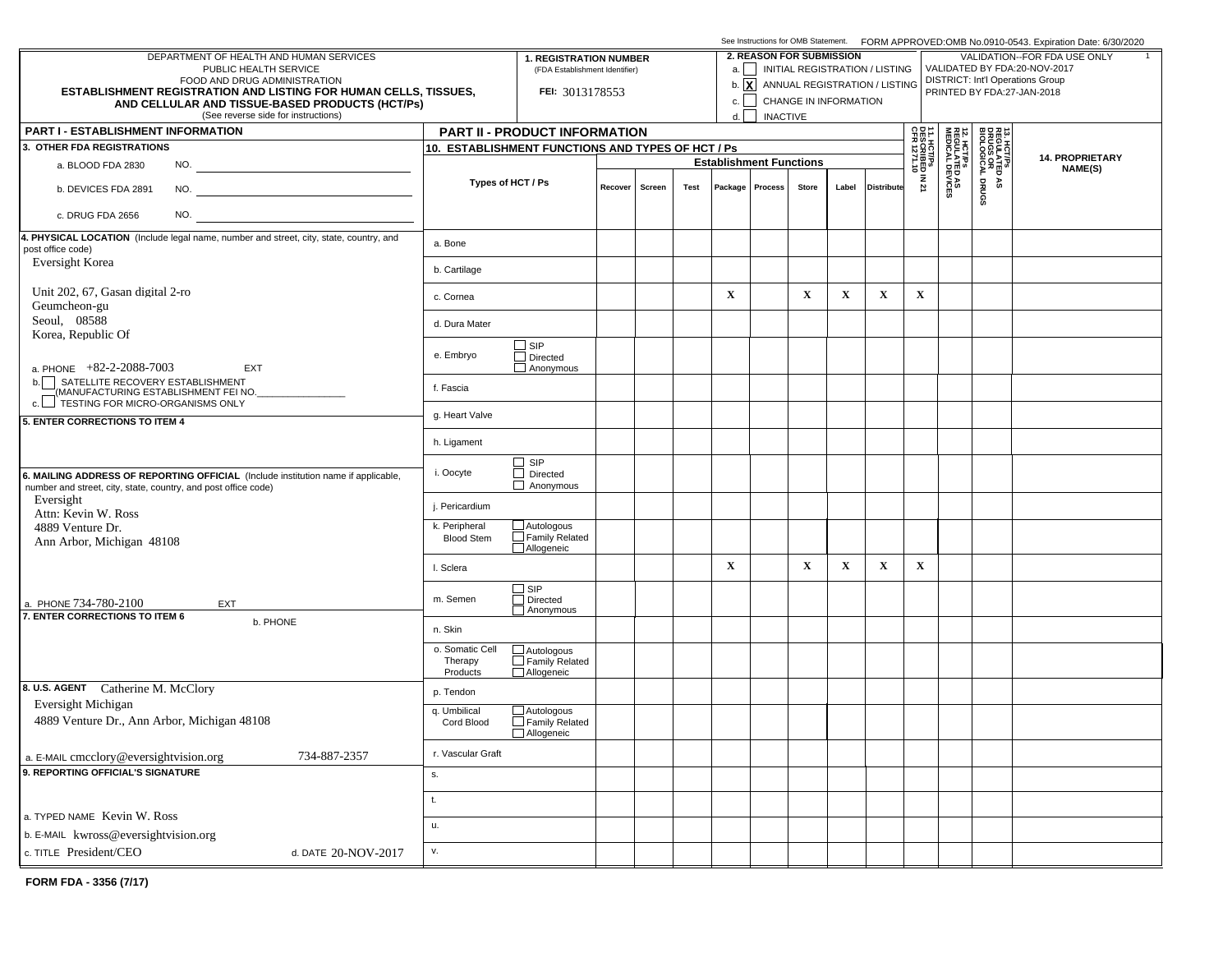|                                                                                                                                                     |                                        |                                                                 |             |             |                                 |                                | See Instructions for OMB Statement. FORM APPROVED:OMB No.0910-0543. Expiration Date: 6/30/2020 |                              |             |                               |                                                          |                                                        |                                                     |                        |  |  |  |
|-----------------------------------------------------------------------------------------------------------------------------------------------------|----------------------------------------|-----------------------------------------------------------------|-------------|-------------|---------------------------------|--------------------------------|------------------------------------------------------------------------------------------------|------------------------------|-------------|-------------------------------|----------------------------------------------------------|--------------------------------------------------------|-----------------------------------------------------|------------------------|--|--|--|
| DEPARTMENT OF HEALTH AND HUMAN SERVICES<br>PUBLIC HEALTH SERVICE                                                                                    |                                        | <b>1. REGISTRATION NUMBER</b><br>(FDA Establishment Identifier) |             |             | <b>2. REASON FOR SUBMISSION</b> |                                | a.     INITIAL REGISTRATION / LISTING                                                          | VALIDATION--FOR FDA USE ONLY |             |                               |                                                          |                                                        |                                                     |                        |  |  |  |
| FOOD AND DRUG ADMINISTRATION                                                                                                                        |                                        |                                                                 |             |             |                                 | b.                             |                                                                                                |                              |             | ANNUAL REGISTRATION / LISTING | VALIDATED BY FDA:01-DEC-2017<br><b>DISTRICT: Detroit</b> |                                                        |                                                     |                        |  |  |  |
| <b>ESTABLISHMENT REGISTRATION AND LISTING FOR HUMAN CELLS, TISSUES,</b><br>AND CELLULAR AND TISSUE-BASED PRODUCTS (HCT/Ps)                          |                                        | FEI: 3000718321                                                 |             |             |                                 |                                | c. $\boxed{\mathbf{X}}$ CHANGE IN INFORMATION                                                  |                              |             |                               | PRINTED BY FDA:27-JAN-2018                               |                                                        |                                                     |                        |  |  |  |
| (See reverse side for instructions)                                                                                                                 |                                        |                                                                 |             |             |                                 | d.                             | <b>INACTIVE</b>                                                                                |                              |             |                               |                                                          |                                                        |                                                     |                        |  |  |  |
| <b>PART I - ESTABLISHMENT INFORMATION</b>                                                                                                           |                                        | PART II - PRODUCT INFORMATION                                   |             |             |                                 |                                |                                                                                                |                              |             |                               | 요즘 =                                                     |                                                        |                                                     |                        |  |  |  |
| 3. OTHER FDA REGISTRATIONS                                                                                                                          |                                        | 10. ESTABLISHMENT FUNCTIONS AND TYPES OF HCT / Ps               |             |             |                                 |                                |                                                                                                |                              |             |                               | 1. HCT/Ps<br>ESCRIBED IN 21<br>FR 1271.10                |                                                        | 13. HCT/PS<br>REGULATED<br>DRUGS OR<br>BIOLOGICAL I | <b>14. PROPRIETARY</b> |  |  |  |
| a. BLOOD FDA 2830<br>NO.                                                                                                                            |                                        |                                                                 |             |             |                                 | <b>Establishment Functions</b> |                                                                                                |                              |             |                               |                                                          |                                                        |                                                     | NAME(S)                |  |  |  |
| b. DEVICES FDA 2891                                                                                                                                 |                                        | Types of HCT / Ps                                               | Recover     | Screen      | Test                            |                                | Package   Process                                                                              | <b>Store</b>                 | Label       | <b>Distribute</b>             |                                                          | <b>12. HCT/Ps<br/>REGULATED AS<br/>MEDICAL DEVICES</b> | DRUGS<br>٩S                                         |                        |  |  |  |
| NO.<br>c. DRUG FDA 2656                                                                                                                             |                                        |                                                                 |             |             |                                 |                                |                                                                                                |                              |             |                               |                                                          |                                                        |                                                     |                        |  |  |  |
| 4. PHYSICAL LOCATION (Include legal name, number and street, city, state, country, and<br>post office code)                                         | a. Bone                                |                                                                 |             |             |                                 |                                |                                                                                                |                              |             |                               |                                                          |                                                        |                                                     |                        |  |  |  |
| Eversight                                                                                                                                           | b. Cartilage                           |                                                                 |             |             |                                 |                                |                                                                                                |                              |             |                               |                                                          |                                                        |                                                     |                        |  |  |  |
| 4889 Venture Dr.<br>Ann Arbor, Michigan 48108                                                                                                       | c. Cornea                              |                                                                 | $\mathbf X$ | $\mathbf X$ |                                 | $\mathbf{X}$                   | $\mathbf X$                                                                                    | $\mathbf X$                  | $\mathbf X$ | $\mathbf x$                   | $\mathbf X$                                              |                                                        |                                                     |                        |  |  |  |
|                                                                                                                                                     | d. Dura Mater                          |                                                                 |             |             |                                 |                                |                                                                                                |                              |             |                               |                                                          |                                                        |                                                     |                        |  |  |  |
| a. PHONE 734-780-2100<br><b>EXT</b>                                                                                                                 | e. Embryo                              | $\Box$ SIP<br>$\Box$ Directed<br>$\Box$ Anonymous               |             |             |                                 |                                |                                                                                                |                              |             |                               |                                                          |                                                        |                                                     |                        |  |  |  |
| SATELLITE RECOVERY ESTABLISHMENT<br>b.<br>(MANUFACTURING ESTABLISHMENT FEI NO.<br>c. FESTING FOR MICRO-ORGANISMS ONLY                               | f. Fascia                              |                                                                 |             |             |                                 |                                |                                                                                                |                              |             |                               |                                                          |                                                        |                                                     |                        |  |  |  |
| 5. ENTER CORRECTIONS TO ITEM 4                                                                                                                      | g. Heart Valve                         |                                                                 |             |             |                                 |                                |                                                                                                |                              |             |                               |                                                          |                                                        |                                                     |                        |  |  |  |
|                                                                                                                                                     | h. Ligament                            |                                                                 |             |             |                                 |                                |                                                                                                |                              |             |                               |                                                          |                                                        |                                                     |                        |  |  |  |
| 6. MAILING ADDRESS OF REPORTING OFFICIAL (Include institution name if applicable,<br>number and street, city, state, country, and post office code) | i. Oocyte                              | $\Box$ SIP<br>$\Box$ Directed<br>$\Box$ Anonymous               |             |             |                                 |                                |                                                                                                |                              |             |                               |                                                          |                                                        |                                                     |                        |  |  |  |
| Eversight<br>Attn: Kevin W. Ross                                                                                                                    | j. Pericardium                         |                                                                 |             |             |                                 |                                |                                                                                                |                              |             | $\mathbf X$                   | $\mathbf X$                                              |                                                        |                                                     |                        |  |  |  |
| 4889 Venture Dr.<br>Ann Arbor, Michigan 48108                                                                                                       | k. Peripheral<br><b>Blood Stem</b>     | $\Box$ Autologous<br>$\Box$ Family Related<br>Allogeneic        |             |             |                                 |                                |                                                                                                |                              |             |                               |                                                          |                                                        |                                                     |                        |  |  |  |
|                                                                                                                                                     | I. Sclera                              |                                                                 | $\mathbf X$ | $\mathbf X$ |                                 | $\mathbf X$                    | $\mathbf X$                                                                                    | $\mathbf X$                  | $\mathbf x$ | $\mathbf X$                   | $\mathbf X$                                              |                                                        |                                                     |                        |  |  |  |
| a. PHONE 734-780-2100<br>EXT<br>7. ENTER CORRECTIONS TO ITEM 6                                                                                      | m. Semen                               | □ SIP<br>□ Directed<br>Anonymous                                |             |             |                                 |                                |                                                                                                |                              |             |                               |                                                          |                                                        |                                                     |                        |  |  |  |
| b. PHONE                                                                                                                                            | n. Skin                                |                                                                 |             |             |                                 |                                |                                                                                                |                              |             |                               |                                                          |                                                        |                                                     |                        |  |  |  |
|                                                                                                                                                     | o. Somatic Cell<br>Therapy<br>Products | $\overline{\square}$ Autologous<br>Family Related<br>Allogeneic |             |             |                                 |                                |                                                                                                |                              |             |                               |                                                          |                                                        |                                                     |                        |  |  |  |
| 8. U.S. AGENT                                                                                                                                       | p. Tendon                              |                                                                 |             |             |                                 |                                |                                                                                                |                              |             |                               |                                                          |                                                        |                                                     |                        |  |  |  |
|                                                                                                                                                     | q. Umbilical<br>Cord Blood             | $\Box$ Autologous<br>$\Box$ Family Related<br>Allogeneic        |             |             |                                 |                                |                                                                                                |                              |             |                               |                                                          |                                                        |                                                     |                        |  |  |  |
| a. E-MAIL                                                                                                                                           | r. Vascular Graft                      |                                                                 |             |             |                                 |                                |                                                                                                |                              |             |                               |                                                          |                                                        |                                                     |                        |  |  |  |
| 9. REPORTING OFFICIAL'S SIGNATURE                                                                                                                   | S.                                     |                                                                 |             |             |                                 |                                |                                                                                                |                              |             |                               |                                                          |                                                        |                                                     |                        |  |  |  |
| a. TYPED NAME Kevin W. Ross                                                                                                                         | t.                                     |                                                                 |             |             |                                 |                                |                                                                                                |                              |             |                               |                                                          |                                                        |                                                     |                        |  |  |  |
| b. E-MAIL kwross@eversightvision.org                                                                                                                | u.                                     |                                                                 |             |             |                                 |                                |                                                                                                |                              |             |                               |                                                          |                                                        |                                                     |                        |  |  |  |
| c. TITLE President/CEO<br>d. DATE 30-NOV-2017                                                                                                       | v.                                     |                                                                 |             |             |                                 |                                |                                                                                                |                              |             |                               |                                                          |                                                        |                                                     |                        |  |  |  |
|                                                                                                                                                     |                                        |                                                                 |             |             |                                 |                                |                                                                                                |                              |             |                               |                                                          |                                                        |                                                     |                        |  |  |  |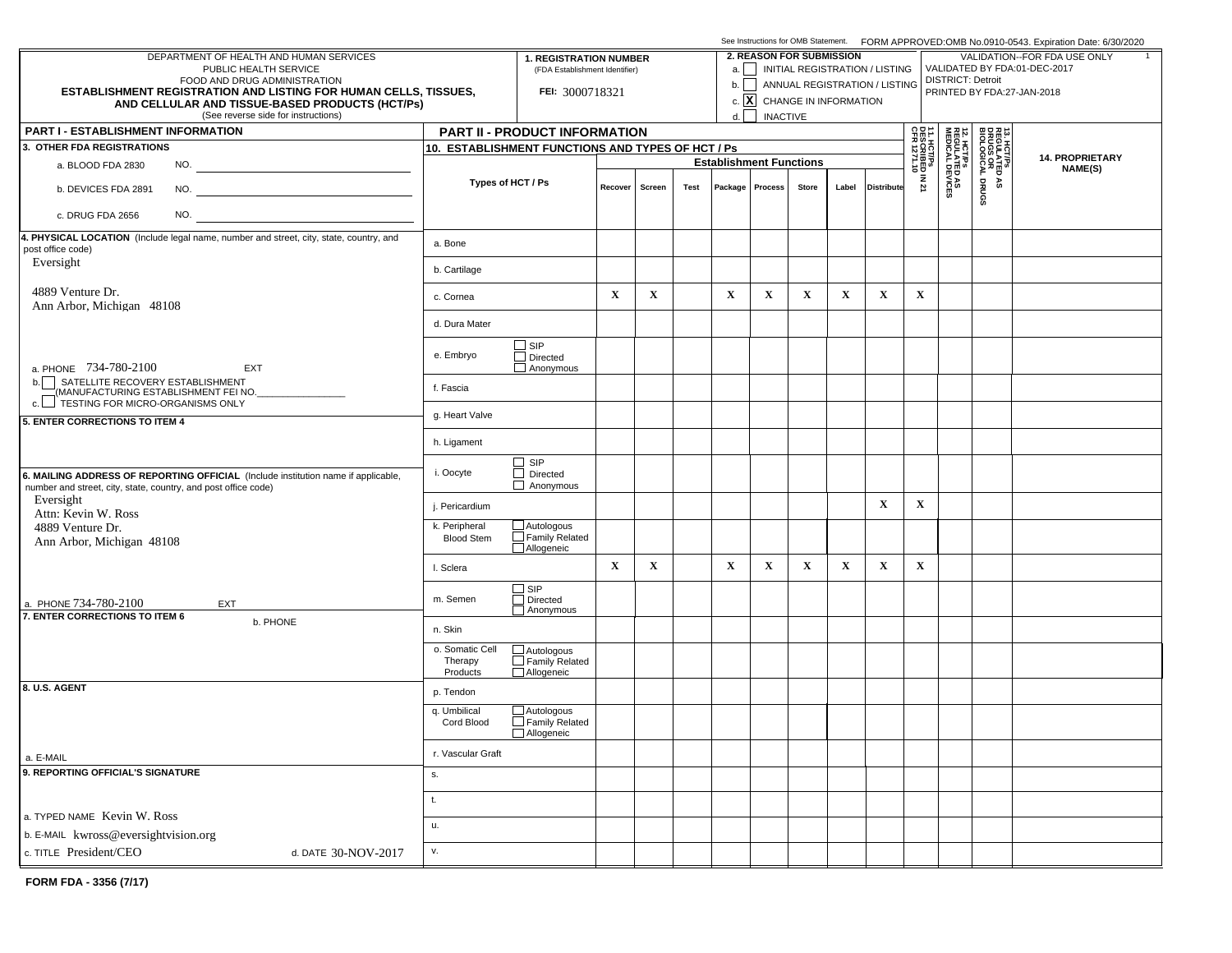|                                                                                                                                                     |                                        |                                                                                                                                             |             |             |      |                                |                 | See Instructions for OMB Statement. FORM APPROVED:OMB No.0910-0543. Expiration Date: 6/30/2020 |             |                                           |                                                           |                                                              |                                                     |                            |  |  |  |  |
|-----------------------------------------------------------------------------------------------------------------------------------------------------|----------------------------------------|---------------------------------------------------------------------------------------------------------------------------------------------|-------------|-------------|------|--------------------------------|-----------------|------------------------------------------------------------------------------------------------|-------------|-------------------------------------------|-----------------------------------------------------------|--------------------------------------------------------------|-----------------------------------------------------|----------------------------|--|--|--|--|
| DEPARTMENT OF HEALTH AND HUMAN SERVICES<br>PUBLIC HEALTH SERVICE                                                                                    |                                        | <b>2. REASON FOR SUBMISSION</b><br><b>1. REGISTRATION NUMBER</b><br>a.     INITIAL REGISTRATION / LISTING<br>(FDA Establishment Identifier) |             |             |      |                                |                 |                                                                                                |             |                                           |                                                           | VALIDATION--FOR FDA USE ONLY<br>VALIDATED BY FDA:20-NOV-2017 |                                                     |                            |  |  |  |  |
| FOOD AND DRUG ADMINISTRATION<br><b>ESTABLISHMENT REGISTRATION AND LISTING FOR HUMAN CELLS, TISSUES,</b>                                             |                                        | FEI: 3001236615                                                                                                                             |             |             |      |                                |                 |                                                                                                |             | b. <b>x</b> ANNUAL REGISTRATION / LISTING | <b>DISTRICT: New Jersey</b><br>PRINTED BY FDA:27-JAN-2018 |                                                              |                                                     |                            |  |  |  |  |
| AND CELLULAR AND TISSUE-BASED PRODUCTS (HCT/Ps)                                                                                                     |                                        |                                                                                                                                             |             |             |      | c.                             |                 | CHANGE IN INFORMATION                                                                          |             |                                           |                                                           |                                                              |                                                     |                            |  |  |  |  |
| (See reverse side for instructions)<br><b>PART I - ESTABLISHMENT INFORMATION</b>                                                                    |                                        | PART II - PRODUCT INFORMATION                                                                                                               |             |             |      | d.                             | <b>INACTIVE</b> |                                                                                                |             |                                           |                                                           |                                                              |                                                     |                            |  |  |  |  |
| 3. OTHER FDA REGISTRATIONS                                                                                                                          |                                        | 10. ESTABLISHMENT FUNCTIONS AND TYPES OF HCT / Ps                                                                                           |             |             |      |                                |                 |                                                                                                |             |                                           |                                                           |                                                              |                                                     |                            |  |  |  |  |
| a. BLOOD FDA 2830<br>NO.                                                                                                                            |                                        |                                                                                                                                             |             |             |      | <b>Establishment Functions</b> |                 |                                                                                                |             |                                           |                                                           |                                                              | 13. HCT/PS<br>REGULATED<br>DRUGS OR<br>BIOLOGICAL I | 14. PROPRIETARY<br>NAME(S) |  |  |  |  |
| NO.<br>b. DEVICES FDA 2891                                                                                                                          | Types of HCT / Ps                      |                                                                                                                                             | Recover     | Screen      | Test |                                | Package Process | Store                                                                                          | Label       | <b>Distribute</b>                         | 11. HCT/Ps<br>  DESCRIBED IN 21<br>  CFR 1271.10          | <b>12. HCT/Ps<br/>REGULATED AS<br/>MEDICAL DEVICES</b>       | DRUGS<br>۵À                                         |                            |  |  |  |  |
| NO.<br>c. DRUG FDA 2656                                                                                                                             |                                        |                                                                                                                                             |             |             |      |                                |                 |                                                                                                |             |                                           |                                                           |                                                              |                                                     |                            |  |  |  |  |
| 4. PHYSICAL LOCATION (Include legal name, number and street, city, state, country, and                                                              | a. Bone                                |                                                                                                                                             |             |             |      |                                |                 |                                                                                                |             |                                           |                                                           |                                                              |                                                     |                            |  |  |  |  |
| post office code)<br>Eversight                                                                                                                      | b. Cartilage                           |                                                                                                                                             |             |             |      |                                |                 |                                                                                                |             |                                           |                                                           |                                                              |                                                     |                            |  |  |  |  |
| 77 Brant Avenue, Suite 100<br>Clark, New Jersey 07066                                                                                               | c. Cornea                              |                                                                                                                                             | $\mathbf X$ | $\mathbf X$ |      | $\mathbf X$                    | $\mathbf X$     | $\mathbf x$                                                                                    | $\mathbf X$ | $\mathbf x$                               | $\mathbf X$                                               |                                                              |                                                     |                            |  |  |  |  |
|                                                                                                                                                     | d. Dura Mater                          |                                                                                                                                             |             |             |      |                                |                 |                                                                                                |             |                                           |                                                           |                                                              |                                                     |                            |  |  |  |  |
| a. PHONE 732-382-3060<br>EXT                                                                                                                        | e. Embryo                              | $\square$ SIP<br>$\Box$ Directed<br>$\Box$ Anonymous                                                                                        |             |             |      |                                |                 |                                                                                                |             |                                           |                                                           |                                                              |                                                     |                            |  |  |  |  |
| b. SATELLITE RECOVERY ESTABLISHMENT<br>MANUFACTURING ESTABLISHMENT FEI NO.                                                                          | f. Fascia                              |                                                                                                                                             |             |             |      |                                |                 |                                                                                                |             |                                           |                                                           |                                                              |                                                     |                            |  |  |  |  |
| 5. ENTER CORRECTIONS TO ITEM 4                                                                                                                      | g. Heart Valve                         |                                                                                                                                             |             |             |      |                                |                 |                                                                                                |             |                                           |                                                           |                                                              |                                                     |                            |  |  |  |  |
|                                                                                                                                                     | h. Ligament                            |                                                                                                                                             |             |             |      |                                |                 |                                                                                                |             |                                           |                                                           |                                                              |                                                     |                            |  |  |  |  |
| 6. MAILING ADDRESS OF REPORTING OFFICIAL (Include institution name if applicable,<br>number and street, city, state, country, and post office code) | i. Oocyte                              | $\Box$ SIP<br>$\Box$ Directed<br>$\Box$ Anonymous                                                                                           |             |             |      |                                |                 |                                                                                                |             |                                           |                                                           |                                                              |                                                     |                            |  |  |  |  |
| Eversight<br>Attn: Kevin W. Ross                                                                                                                    | j. Pericardium                         |                                                                                                                                             |             |             |      |                                |                 |                                                                                                |             |                                           |                                                           |                                                              |                                                     |                            |  |  |  |  |
| 4889 Venture Drive<br>Ann Arbor, Michigan 48108                                                                                                     | k. Peripheral<br><b>Blood Stem</b>     | $\Box$ Autologous<br>$\Box$ Family Related<br>Allogeneic                                                                                    |             |             |      |                                |                 |                                                                                                |             |                                           |                                                           |                                                              |                                                     |                            |  |  |  |  |
|                                                                                                                                                     | I. Sclera                              |                                                                                                                                             | $\mathbf X$ | $\mathbf X$ |      | $\mathbf X$                    | $\mathbf X$     | $\mathbf x$                                                                                    | $\mathbf X$ | $\mathbf X$                               | $\mathbf X$                                               |                                                              |                                                     |                            |  |  |  |  |
| a. PHONE 734-780-2100<br>EXT                                                                                                                        | m. Semen                               | $\Box$ SIP<br>Directed<br>Anonymous                                                                                                         |             |             |      |                                |                 |                                                                                                |             |                                           |                                                           |                                                              |                                                     |                            |  |  |  |  |
| 7. ENTER CORRECTIONS TO ITEM 6<br>b. PHONE                                                                                                          | n. Skin                                |                                                                                                                                             |             |             |      |                                |                 |                                                                                                |             |                                           |                                                           |                                                              |                                                     |                            |  |  |  |  |
|                                                                                                                                                     | o. Somatic Cell<br>Therapy<br>Products | $\overline{\square}$ Autologous<br>Family Related<br>Allogeneic                                                                             |             |             |      |                                |                 |                                                                                                |             |                                           |                                                           |                                                              |                                                     |                            |  |  |  |  |
| 8. U.S. AGENT                                                                                                                                       | p. Tendon                              |                                                                                                                                             |             |             |      |                                |                 |                                                                                                |             |                                           |                                                           |                                                              |                                                     |                            |  |  |  |  |
|                                                                                                                                                     | q. Umbilical<br>Cord Blood             | $\Box$ Autologous<br>Family Related<br>Allogeneic                                                                                           |             |             |      |                                |                 |                                                                                                |             |                                           |                                                           |                                                              |                                                     |                            |  |  |  |  |
| a. E-MAIL                                                                                                                                           | r. Vascular Graft                      |                                                                                                                                             |             |             |      |                                |                 |                                                                                                |             |                                           |                                                           |                                                              |                                                     |                            |  |  |  |  |
| 9. REPORTING OFFICIAL'S SIGNATURE                                                                                                                   | s.                                     |                                                                                                                                             |             |             |      |                                |                 |                                                                                                |             |                                           |                                                           |                                                              |                                                     |                            |  |  |  |  |
|                                                                                                                                                     | t.                                     |                                                                                                                                             |             |             |      |                                |                 |                                                                                                |             |                                           |                                                           |                                                              |                                                     |                            |  |  |  |  |
| a. TYPED NAME Kevin W. Ross<br>b. E-MAIL kwross@eversightvision.org                                                                                 | u.                                     |                                                                                                                                             |             |             |      |                                |                 |                                                                                                |             |                                           |                                                           |                                                              |                                                     |                            |  |  |  |  |
| c. TITLE President/CEO<br>d. DATE 20-NOV-2017                                                                                                       | v.                                     |                                                                                                                                             |             |             |      |                                |                 |                                                                                                |             |                                           |                                                           |                                                              |                                                     |                            |  |  |  |  |
|                                                                                                                                                     |                                        |                                                                                                                                             |             |             |      |                                |                 |                                                                                                |             |                                           |                                                           |                                                              |                                                     |                            |  |  |  |  |